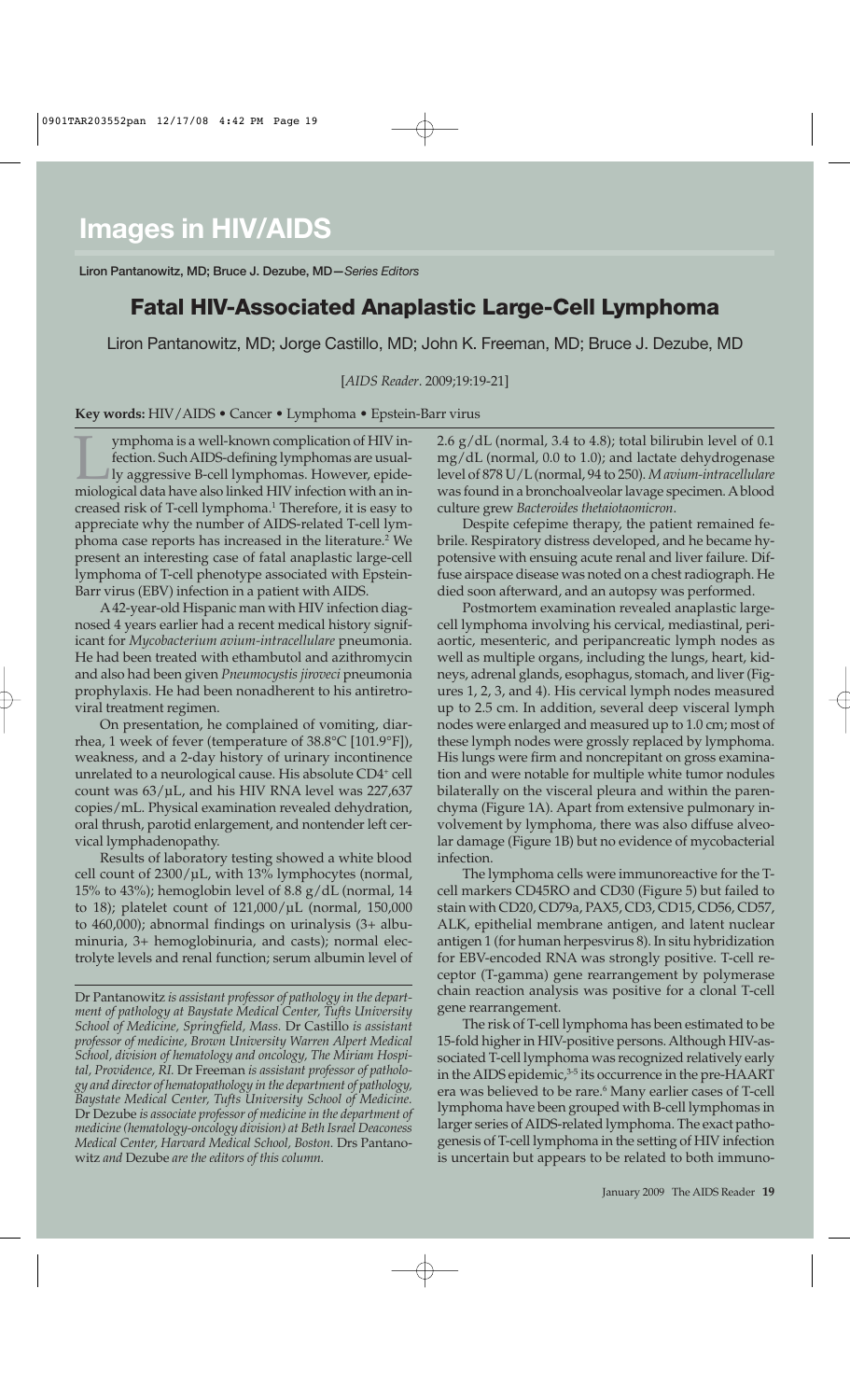suppression and viral coinfection (eg, with EBV).2

Several concomitant HIV-induced T-cell abnormalities are believed to predispose patients to natural killer/T-cell lymphomas. For example, some authors believe that the preponderance of CD8+ lymphocytes seen with chronic HIV infection may facilitate their neoplastic transformation.7 While the frequency of EBV in anaplastic large-cell lymphoma not associated with HIV is low,<sup>8</sup> there have been several reports showing a high frequency of EBV



**Figure 1.** *A: Lymphoma nodules (arrows) are shown on the visceral pleura and in the lung parenchyma along the septum (hematoxylin and eosin stain). B: Anaplastic lymphoma cells are seen extensively infiltrating the lung parenchyma admixed with intra-alveolar eosinophilic (pink) fibrin deposition in keeping with an exudative (acute) phase of diffuse alveolar damage (hematoxylin and eosin stain, original magnification 400).*

detection in anaplastic large-cell lymphoma associated with HIV infection.<sup>9-11</sup> It has been suggested by some authors that EBV infection may mediate progression of other non-Hodgkin lymphomas to CD30+ anaplastic large-cell lymphoma.12 Interestingly, cases of anaplastic large-cell lymphoma associated with EBV infection appear not to be associated with ALK gene expression because of the classic chromosomal translocation involving chromosomes 2 and 5, ie,  $t(2,5)$ .<sup>13</sup> In support of this observation, the EBV-associated anaplastic large-cell lymphoma in our HIV-positive patient was ALK-negative.

AIDS-related T-cell lymphomas usually present at



**Figure 2.** *Anaplastic lymphoma cells can be seen diffusely infiltrating between myocytes in the heart (hematoxylin and eosin stain, original magnification 400).*



**Figure 3.** *The kidney interstitium is densely packed with malignant lymphocytes growing between renal glomeruli and tubules (hematoxylin and eosin stain, original magnification 200).*